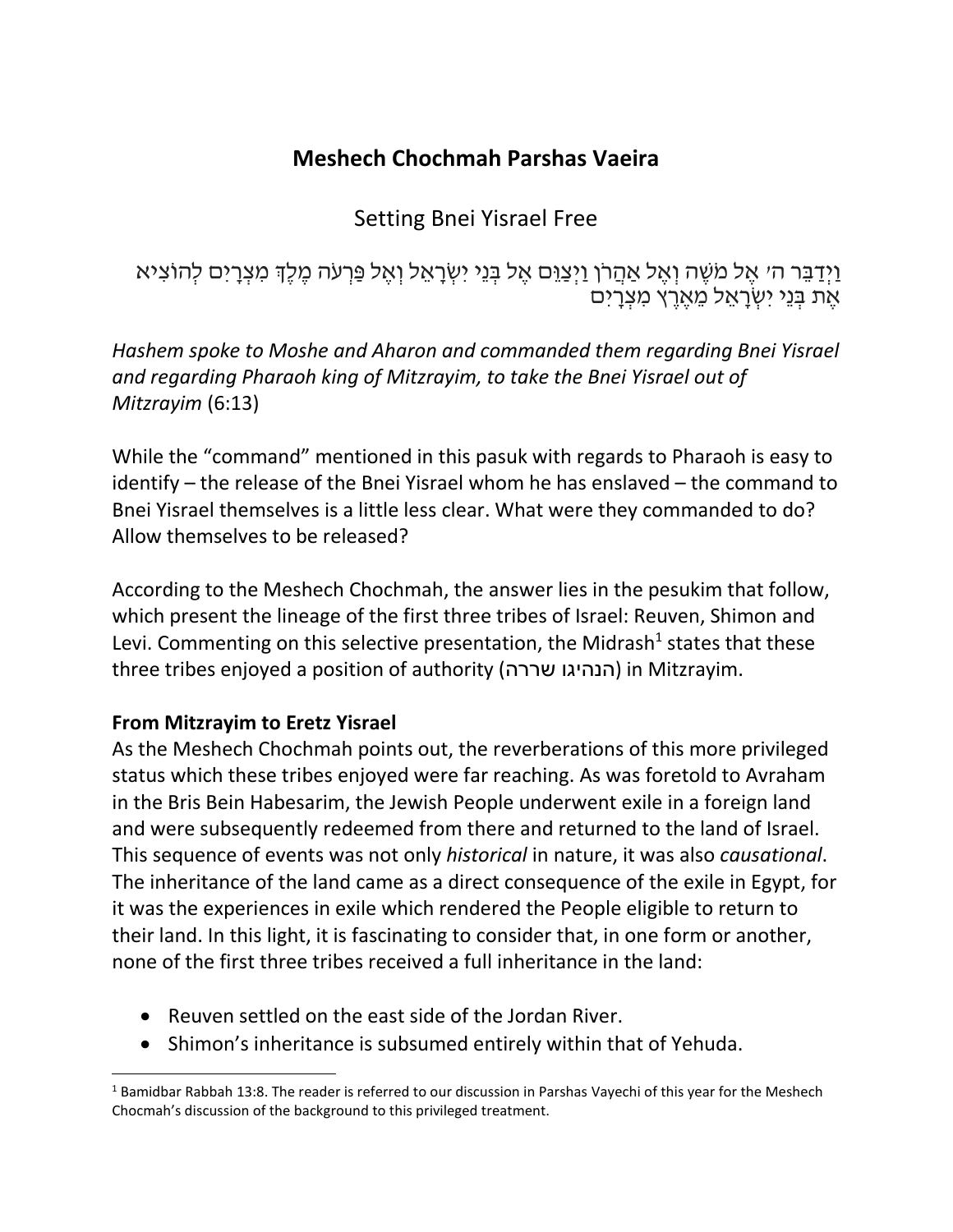Levi did not receive a tribal portion at all.

Although each of these relationships with the land were also the product of other factors,<sup>2</sup> the Meshech Chochmah explains that there was an over-arching consideration which contributed to this common outcome; namely, none of these three tribes underwent the persecution in Mitzrayim to the degree that the other tribes did. As a result of this, their holding in Eretz Yisrael was also incomplete!

#### **The First Mitzvah for the Jewish People: "Free the Jewish People!"**

In this vein, the Meshech Chochmah further suggests that perhaps the privileged status of these tribes also included their ownership of Jewish servants. This will give a totally new perspective on the "command" with which Moshe and Aharon were sent to Bnei Yisrael, for it was effectively *identical to the command issued to Pharaoh* – to release the Jewish People from their jurisdiction, just as Pharaoh was commanded to release them from his! Indeed, in our pasuk, the Bnei Yisrael are mentioned before Pharaoh with reference to this command; for before going to Pharaoh and demanding that he release his Jewish slaves, the Jewish People themselves needed to do likewise!

This gives us new insight into the Torah's juxtaposition of the first three tribes to our pasuk, for it was to them in particular that the command was addressed. Indeed, the Meshech Chochmah goes on to explain the concluding pasuk of this section<sup>3</sup> which mentions Moshe and Aharon, "to whom Hashem said: 'Take Bnei Yisrael out of Mitzrayim, according to their assigned groups (צבאותם על"'(. The meaning of the concluding phrase, "according to their assigned groups," is that when the Jewish People left Mitzrayim, they were to do so in a way where each group was integral and contained only its own members – not people from another group who were enlisted in their servitude!

In fact, the notion that the "command toward Bnei Yisrael" mentioned in our pasuk refers to the mitzvah of releasing Jewish slaves is stated explicitly in the Talmud Yerushalmi.<sup>4</sup> With respect to this comment of the Yerushalmi, unlike other commentators who explain that the reference is to the *future* mitzvah of

l

 $2$  Reuven's settling on the east side of the Jordan was ostensibly his own decision. Shimon and Levi's situation was already referred to as far back a Yaakov's *berachos* were he said (Bereishis 49:7), "I will disperse them within Israel" (see Ramban there, pasuk 5).

 $36:26$ .

<sup>4</sup> Rosh Hashanah 3:5.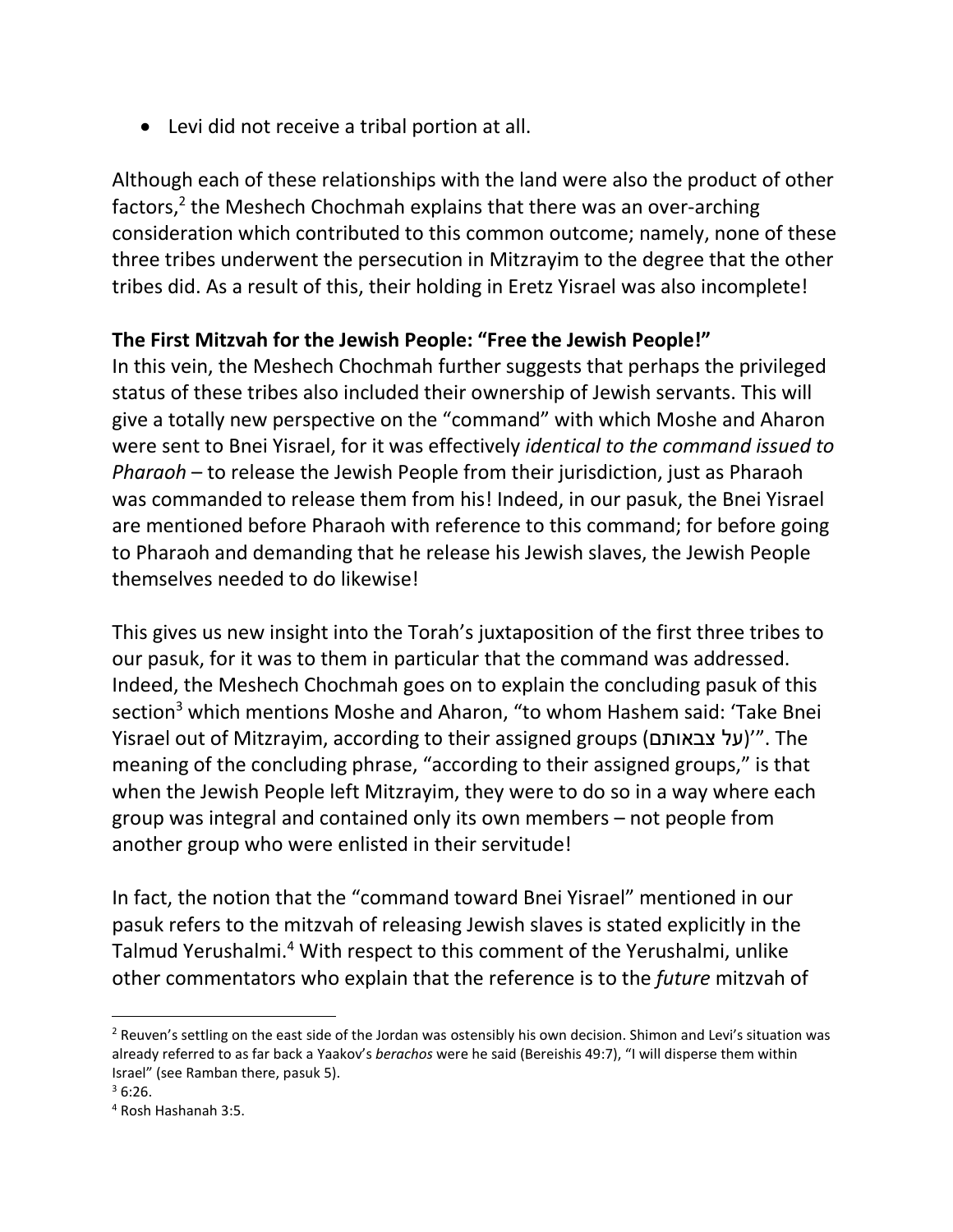releasing Jewish slaves after the sixth year, the Meshech Chochmah understands that the mitzvah was one of *immediate* relevance – releasing the servants that they had acquired in Mitzrayim.

\*\*\*\*\*\*\*\*\*\*\*\*\*\*\*\*\*

# Korbanos in the Land of Egypt

וַיִּקְרַא פַרְעֹה אֵל מֹשֶׁה וּלִאַהֲרֹן וַיֹּאמֶר לִכוּ זִבְחוּ לֵאלקֵיכֶם בָּאָרֶץ

*Pharaoh called for Moshe and Aharon and said, "Go, bring offerings to your God in the land"* (8:21)

Our pasuk describes how, during the plague of wild beasts, Pharaoh consented partially to Moshe's demand, namely, that Bnei Yisrael could have their religious festival, but that it should be in the land of Egypt – only to retract all of this once the plague had been removed.

## **Conceding Backwards**

What is behind this partial concession? We may explain simply that, at this stage, Pharaoh was not prepared to agree fully to Moshe's demands. The problem is, however, that he had already done precisely that. During the earlier plague of frogs, the pasuk<sup>5</sup> relates that Pharaoh called Moshe and said, "Beseech Hashem so that He may remove the frogs from me and from my people, *and I will send the People forth* so that they may bring offerings to Hashem." This presents us with a difficulty: having already fully consented to Hashem's demand that the People celebrate in the wilderness, why does Pharaoh now modify his position to only partially agreeing, insisting that they do so in Mitzrayim?

The Meshech Chochmah prefaces his explanation by noting that, on the two most recent occasions,<sup>6</sup> Moshe himself had phrased Hashem's demand simply as "Let My People go and they will serve Me," without mentioning that this should take

l  $5$  Pasuk 4.

 $6$  7:26 and 8:16.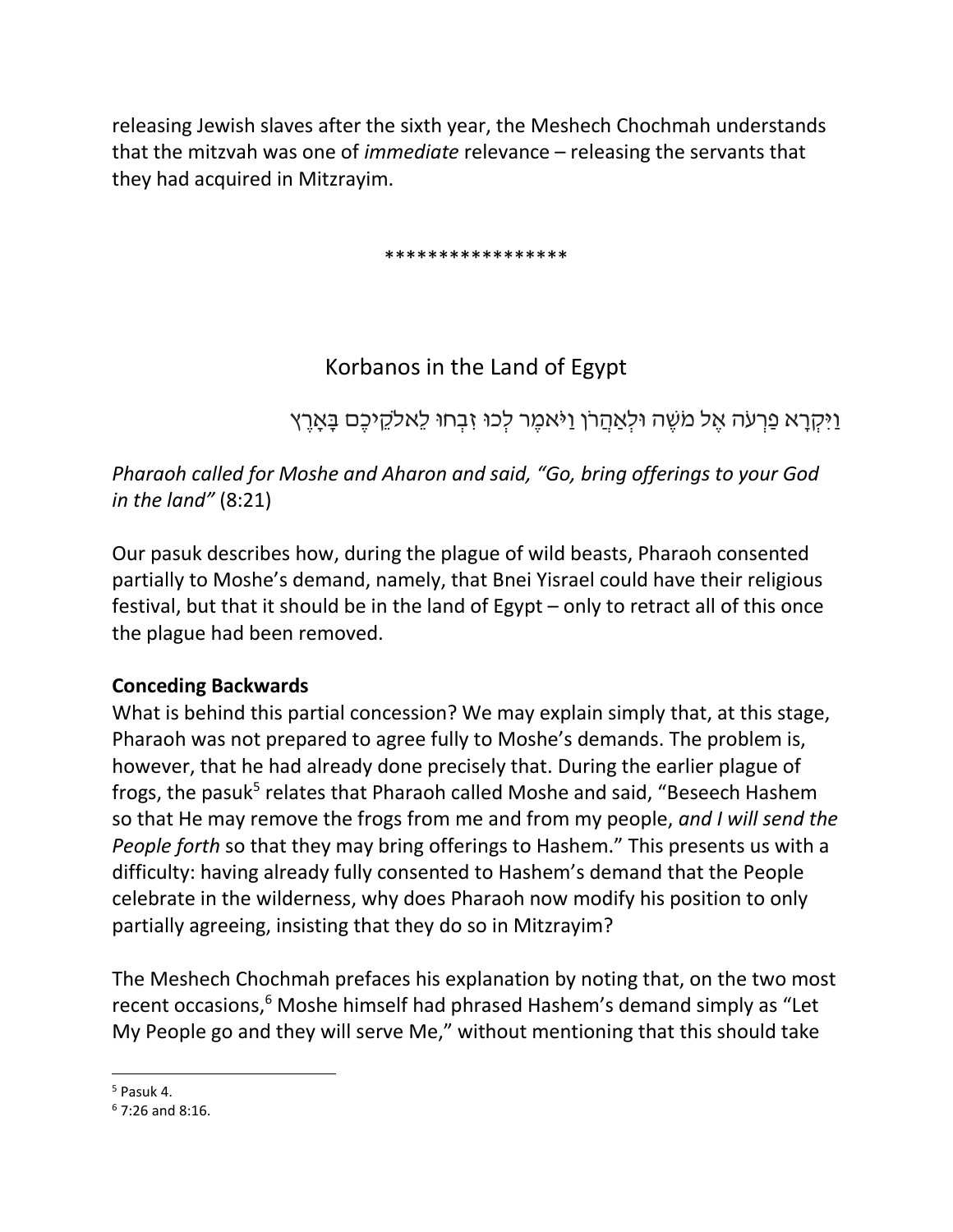place "in the wilderness," as he had done earlier on. $<sup>7</sup>$  Perhaps Pharaoh took this</sup> as an indication that Hashem Himself was relenting on this point and was no longer insisting that the festival take place outside of Mitzrayim.

### **Sanctified through Divine Providence**

However, Meshech Chochmah proceeds to present a deeper approach to this matter, whereby Pharaoh was arguing that the reason behind the initial demand for the festival to take place in the wilderness *no longer applied*.

Since Pharaoh took the request for a three-day festival at face-value, i.e. that afterwards the people would continue working for him, he understood that the demand that it take place specifically outside of Mitzrayim was on account of the fact that Mitzrayim was full of idol-worship, making it devoid of godliness and therefore inappropriate as a place for the Bnei Yisrael to worship. Based on this, Pharaoh says, "Although initially you may have judged my country unfit as a place of worship for your God, it has since become fit – as a result of the plague we have just experienced!" As predicted by Moshe, although wild animals roamed the land of Mitzrayim indiscriminately, none of them entered the land of Goshen where the Bnei Yisrael resided. This was a stunning display of Hashem's Divine supervision over His people. As such, argues Pharaoh, there is no need to leave Mitzrayim for your festival. With God's presence so profoundly manifest in the land of Goshen, its status had thereby risen to that of a most eminently suitable setting for offering *korbanos* – "go, bring offerings to our God *in the land*!"

## **The First Korban Pesach**

Was there any veracity or validity to Pharaoh's claim?

In truth, even if Pharaoh's contention was valid, it was not relevant to the situation at hand, for in reality Bnei Yisrael were not coming back to Mitzrayim after their festival. However, the idea that Pharaoh recognized and expressed was in fact true in itself. This was reflected in the one *korban* which the people did in fact offer in the land prior to leaving – the *Korban Pesach*. By the time the *Pesach* was to be offered, the land of Goshen had indeed become a place which was suitable for *korbanos*!

 $\overline{\phantom{a}}$ 

 $75.1$  and  $7.16$ .